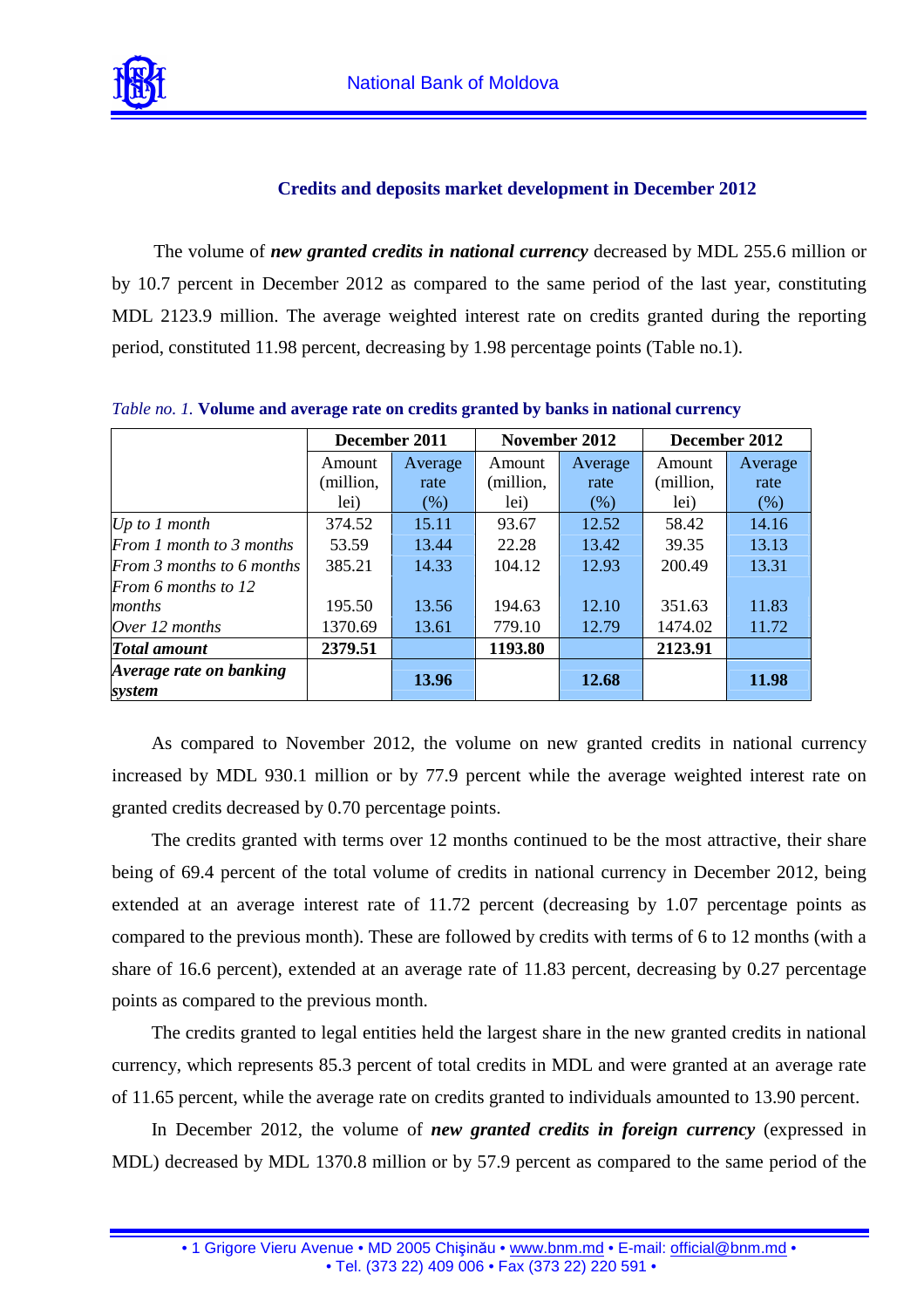

previous year, accounting to MDL 996.3 million. The average weighted interest rate on credits granted during the reporting period constituted 8.32 percent, increasing by 0.65 percentage points.

|                                   | December 2011 |         | November 2012 |         | December 2012 |         |
|-----------------------------------|---------------|---------|---------------|---------|---------------|---------|
|                                   | Amount        | Average | Amount        | Average | Amount        | Average |
|                                   | (million,     | rate    | (million,     | rate    | (million,     | rate    |
|                                   | lei)          | (% )    | lei)          | (% )    | lei)          | (% )    |
| Up to $1$ month                   | 60.54         | 9.62    | 1.37          | 10.61   | 62.28         | 12.20   |
| From 1 month to 3 months          | 5.88          | 8.68    | 7.59          | 9.15    | 10.86         | 8.31    |
| From 3 months to 6 months         | 141.96        | 9.85    | 152.14        | 7.09    | 67.44         | 10.13   |
| From 6 months to $12$             |               |         |               |         |               |         |
| months                            | 198.37        | 7.33    | 79.71         | 7.63    | 123.29        | 7.91    |
| Over 12 months                    | 1960.36       | 7.49    | 485.49        | 7.92    | 732.44        | 7.90    |
| <b>Total amount</b>               | 2367.11       |         | 726.30        |         | 996.31        |         |
| Average rate on banking<br>system |               | 7.67    |               | 7.73    |               | 8.32    |

The volume of credits granted in foreign currency increased by MDL 270.0 million or by 37.2 percent as compared to the previous month, being mainly represented by the credits granted to legal entities with an average rate of 8.32 percent, holding a share of 96.2 percent of total credits in foreign currency.

The evolution of the average rate on new granted credits in foreign currency recorded an upward tendency, increasing by 0.59 percentage points as compared to November 2012, up to the level of 8.32 percent in December 2012. The credits in foreign currency with the maturity of over 12 months were the most attractive, being granted at an average rate of 7.90 percent.

In December 2012, the volume of *term deposits in national currency* decreased by MDL 587.7 million or by 26.0 percent as compared to the same period of the previous year, amounting to MDL 1676.9 million (Table no.3).

|                                   | December 2011 |         | November 2012 |         | December 2012 |         |
|-----------------------------------|---------------|---------|---------------|---------|---------------|---------|
|                                   | Amount        | Average | Amount        | Average | Amount        | Average |
|                                   | (million,     | rate    | (million,     | rate    | (million,     | rate    |
|                                   | lei)          | (% )    | lei)          | (% )    | lei)          | (% )    |
| Up to $1$ month                   | 269.03        | 4.02    | 82.29         | 5.11    | 66.89         | 6.36    |
| From 1 month to 3 months          | 256.01        | 5.17    | 108.25        | 3.19    | 48.48         | 3.78    |
| From 3 months to 6 months         | 762.08        | 9.08    | 482.73        | 7.48    | 521.07        | 7.99    |
| From 6 months to 12               |               |         |               |         |               |         |
| months                            | 490.60        | 10.19   | 747.39        | 7.77    | 612.65        | 7.73    |
| Over 12 months                    | 486.86        | 9.91    | 388.14        | 10.85   | 427.77        | 10.84   |
| <b>Total amount</b>               | 2264.58       |         | 1808.80       |         | 1676.86       |         |
| Average rate on banking<br>system |               | 8.45    |               | 7.96    |               | 8.44    |

*Table no. 3***. Volume and average rate on term deposits in national currency**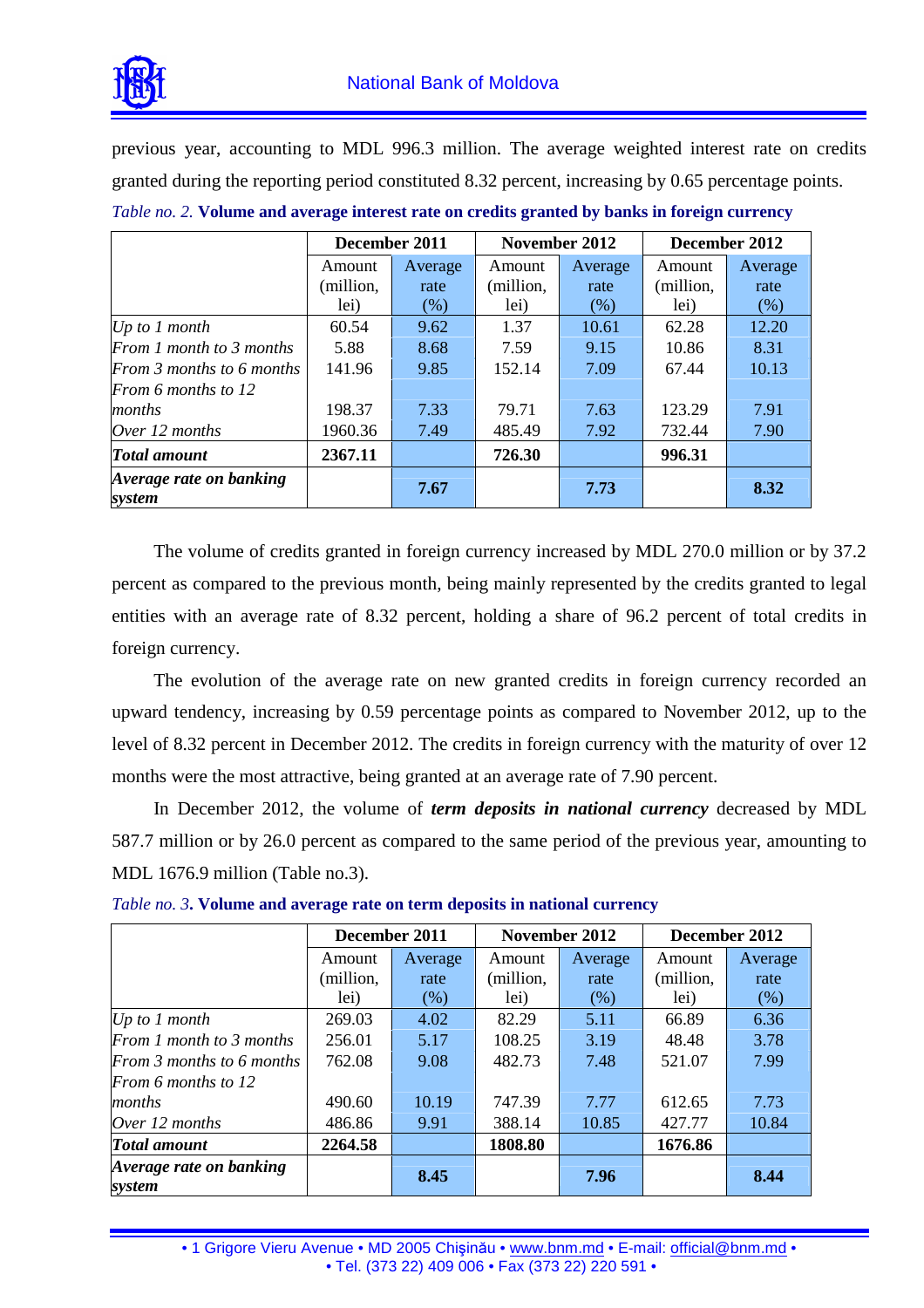

As compared to November 2012, the volume of term deposits in national currency decreased by MDL 131.9 million (7.3 percent). The average interest rate on term deposits in national currency attracted during the reporting period increased by 0.48 percentage points, up to the level of 8.44 percent.

The deposits with the maturity from 6 to 12 months held the largest share (36.5 percent) of total term deposits attracted in national currency, which were attracted at an average interest rate of 7.73 percent. These are followed by the deposits with the maturity from 3 to 6 months, constituting 31.1 percent of total term deposits in national currency, which were attracted at an average interest rate of 7.99 percent.

Term deposits in national currency attracted from individuals constituted 62.2 percent during the reporting period of total term deposits attracted in national currency, decreasing by 3.4 percentage points as compared to the previous month. The average weighted interest rate of term deposits in national currency attracted from individuals constituted 9.90 percent (increasing by 0.05 percentage points as compared to November 2012).

The *volume of term deposits in foreign currency* (expressed in MDL) decreased by MDL 154.8 million in December 2012, or by 12.2 percent as compared to the same period of the previous year, constituting MDL 1118.2 million.

The average weighted rate of term deposits in foreign currency (expressed in MDL) constituted 4.68 percent during the reporting period (Table no.4).

|                                   | December 2011 |         | November 2012 |         | December 2012 |         |
|-----------------------------------|---------------|---------|---------------|---------|---------------|---------|
|                                   | Amount        | Average | Amount        | Average | Amount        | Average |
|                                   | (million,     | rate    | (million,     | rate    | (million,     | rate    |
|                                   | lei)          | $(\%)$  | lei)          | (% )    | lei)          | (% )    |
| Up to $1$ month                   | 81.97         | 0.85    | 77.10         | 1.98    | 61.01         | 1.96    |
| From 1 month to 3 months          | 78.40         | 2.07    | 226.10        | 3.66    | 190.56        | 3.52    |
| From 3 months to 6 months         | 485.04        | 3.34    | 290.17        | 4.52    | 231.59        | 4.49    |
| From 6 months to 12               |               |         |               |         |               |         |
| months                            | 470.11        | 4.52    | 430.36        | 4.88    | 354.83        | 4.88    |
| Over 12 months                    | 157.44        | 5.72    | 251.28        | 5.99    | 280.22        | 5.96    |
| <b>Total amount</b>               | 1272.96       |         | 1275.01       |         | 1118.21       |         |
| Average rate on banking<br>system |               | 3.83    |               | 4.62    |               | 4.68    |

|  |  |  | Table no. 4. Volume and average rate of term deposits in foreign currency |  |  |
|--|--|--|---------------------------------------------------------------------------|--|--|
|--|--|--|---------------------------------------------------------------------------|--|--|

As compared to November 2012, the volume of term deposits in foreign currency decreased by MDL 156.8 million lei (12.3 percent) and the average interest rate of term deposits increased by 0.06 percentage points.